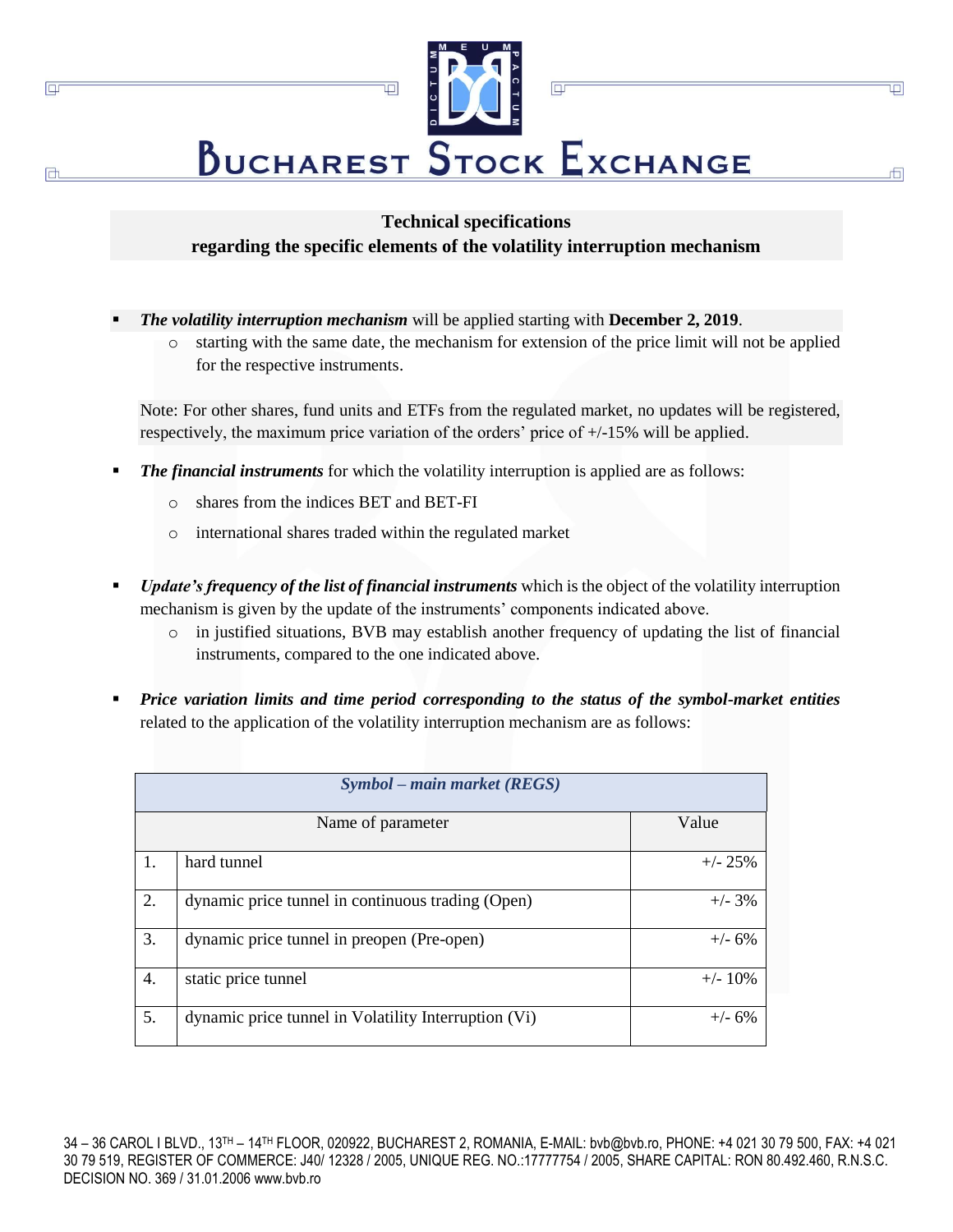

 $\overline{\square}$ 

Φ

市

 $\overline{\mathbb{P}}$ 

**BUCHAREST STOCK EXCHANGE** 

| 6. | minimum duration (in seconds) of Volatility Interruption status<br>(V <sub>i</sub> )                                    | 180        |
|----|-------------------------------------------------------------------------------------------------------------------------|------------|
| 7. | minimum duration (in seconds) of Extended Volatility<br>Interruption status (ViXT)                                      | 180        |
| 8. | minimum duration (in seconds) of Extended Pre-open status<br>$(Pre-openXT)$                                             | 180        |
| 9. | random duration (in seconds) corresponding to the Pre-openXT,<br>Vi and $VixT$ – which is added to the minimum duration | minimum 0  |
|    | indicated at the points $6 - 8$                                                                                         | maximum 30 |

| <b>Symbol</b> - deal market (DEALS) |                                                          |            |  |  |
|-------------------------------------|----------------------------------------------------------|------------|--|--|
|                                     | Name of parameter                                        | Value      |  |  |
|                                     | hard tunnel                                              | $+/- 25%$  |  |  |
| 2.                                  | static price limit applicable to a symbol in deal market | $+/- 10\%$ |  |  |

*Note:* dynamic price tunnel in Pre-close will not applied; also, the time period of the Extended Pre-close (*PrecloseXT) is 0.*

## Specific aspects related to the resumption of trading of a symbol for which the volatility interruption *mechanism*

In case of the symbols having the share type for which the *volatility interruption* mechanism is applied, the resumption of trading during a trading session, according to the provisions of Article 6 para. (2) letter b) from Title III of the BVB's Rulebook – Market Operator, is carried out through passing the symbol in the main market in Pre-Open stage for a specified time interval, continued with:

1. performing in parallel of the following:

 $\overline{\mathbb{P}}$ 

a) passing of the symbol in main market in the Open stage determines the following: